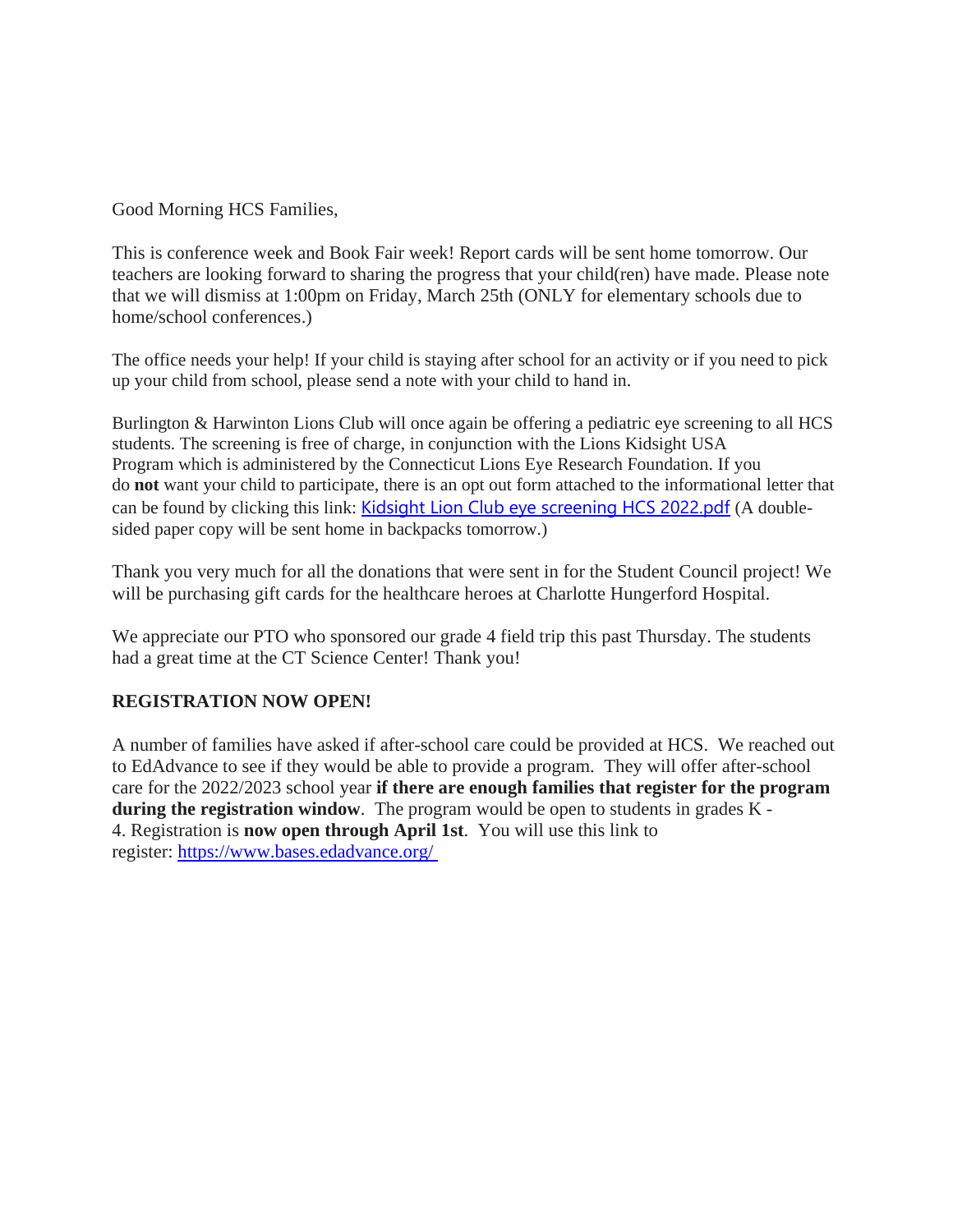# **GOT EGGS?**

Cheep! Cheep! First Grade is anxiously preparing for their science unit on the Life Cycle of A Chick. They are looking for families who are able to donate fertile hatching eggs the week of April 18th, and they are also looking for families who would like to adopt chicks at the end of the unit (subject to hatch rates and availability). If you are interested, please contact a First Grade teacher as soon as possible:

[pergolak@region10ct.org](mailto:pergolak@region10ct.org)

[evansj@region10ct.org](mailto:evansj@region10ct.org)

[gionfriddoj@region10ct.org](mailto:gionfriddoj@region10ct.org)

[hedrickc@region10ct.org](mailto:hedrickc@region10ct.org)

Thanks so much!

Grade 3 and Grade 4 students will need to bring in headphones to use at school. Below is one recommendation that is equipped with a microphone and perfect for educational and personal use. They are powered with an audio cord that can be plugged right into the devices for easy setup and use. If you are unable to purchase headphones, please contact me.

**Sony Series Stereo Headphones -** *Please click "With Mic" when purchasing.* Amazon.com: Sony [MDRZX110/BLK](http://track.spe.schoolmessenger.com/f/a/0NpaADU3U6Jq1VE08uERCA~~/AAAAAQA~/RgRkGDy_P4TTAmh0dHA6Ly90cmFjay5zcGUuc2Nob29sbWVzc2VuZ2VyLmNvbS9mL2EvVlJmaGRYR1JqeXRtQnFHRVFITkVZQX5-L0FBQUFBUUF-L1JnUmtEd0pBUDRTckFXaDBkSEE2THk5MGNtRmpheTV6Y0dVdWMyTm9iMjlzYldWemMyVnVaMlZ5TG1OdmJTOW1MMkV2ZDBSUVpYUk1iVWRaWWtvMlJEazFlWFJJVUV0dGQzNS1MMEZCUVVGQlVVRi1MMUpuVW10Q1pGaE9VREJVVEdGSVVqQmpTRTAyVEhrNU0yUXpZM1ZaVnpGb1pXMDVkVXh0VG5aaVV6bFVZakkxTlV4Vk1VVlZiSEJaVFZSRmQweFZTazFUZVRGVVpFZFdlVnBYT0hSVFIxWm9Xa2hDYjJJeU5XeGplVGxyWTBNNVEwMUVRbEJXVm1jeVZsUmFTRXd6U214YWFqRjZZMnc0ZUZoNlRWOVpNMHB3V2tRd2VVMUdjRVJSTUZrelZVWnNUbFJGYUVsS2JWSnFZVWRzYzFwRU1IaEtiWFJzWlZoa2RtTnRVbnBRVjJoc1dWZFNkMkZIT1hWYVdFMXRZMWRzYTFCVVJUSk5SR2Q0VFhwWmVVNUVhMjFqZWpGc1lrZFdhbVJJU25aaWJXeHFZM2xhZW1OSVNteGFiV3cwVUZWb2JGbFhVbmRoUnpsMVdsaE5iRTFyVG1oalNFMXNUV3ROZUU5VVRXMWpNMGs1VFZNd2VrcHVVbTlRVkVaWVFqTk9hbUZIT1haaVJ6RkRRMjFKWkZSaFNXdFpaMTgxZG1GT1UwWllTblppVjFaMlpFVkNlVnBYWkhCaU1qUjRUVWRPTUV4dE9YbGFNV2RGUVVGQlFVRlJmbjVYQjNOamFHOXZiRzFDQ21JcXdNNHRZaWlsZWRoU0UzSnNZbTl2ZEdoeWJrQjVZV2h2Ynk1amIyMVlCQUFBQUFFflcHc2Nob29sbUIKYio_CTdiCaflP1IZYmFsbGVyaW5pYUByZWdpb24xMGN0Lm9yZ1gEAAAAAQ~~) ZX Series Stereo Headphones (Black): Electronics:

**Request to Change Bus Pick-ups and Drop Off:** We are unable to accommodate requests from students to take other students' buses home. Bus routes and stops are developed taking into consideration safety and efficiency. To this end, the Board of Education may accommodate **one** permanent Monday through Friday pick-up and drop-off schedule for each child per school year provided it is along established bus routes. In the event a permanent change to a pickup and drop-off schedule is needed during a school year, **a written request must be submitted to the school principal at least three weeks in advance of such change**.

Have a great rest of the weekend! 

Bob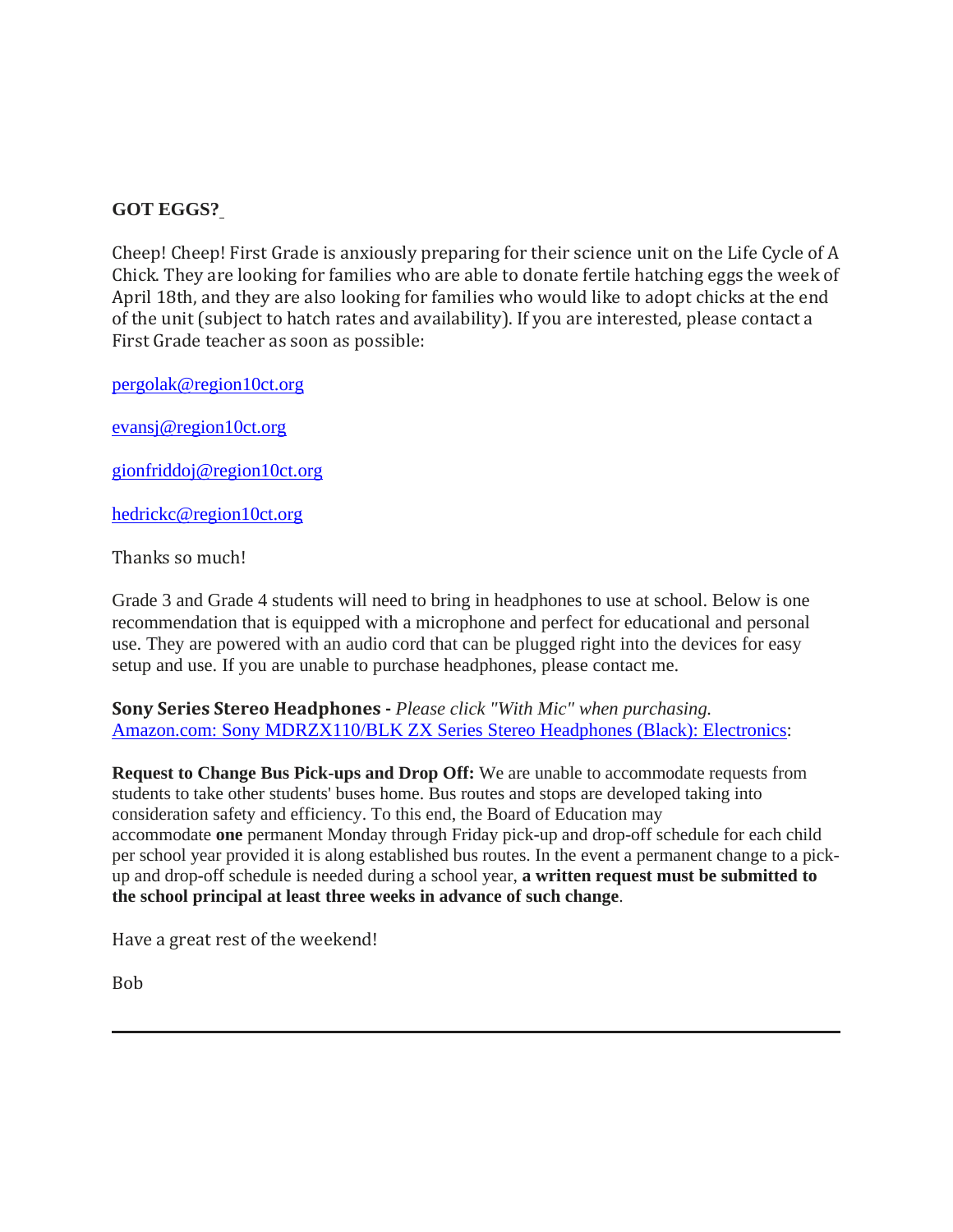### **Messages from our PTO:**

The HCS Spring book fair starts in just 2 days!!! Flyers have been sent home with your child's fair visit date. Scholastic no longer provides bags so please send in a reusable bag for your child to safely bring their new books in.

NEW this Spring! Returning are evening book fair hours! Tuesday, March 22nd and Thursday, March 24th from 4-7pm parents and students can come and shop at the fair in the library. Our school mascot Sparky will be at the book fair on 3/22 at 5 pm for "Story time with Sparky". Stop by and listen to a new story with Sparky and have your picture taken!

eWallet-If interested in prepaying for your child's book fair visit, please visit the link below and click on eWallet.

[https://bookfairs.scholastic.com/bookfairs/cptoolkit/homepage.do?method=homepage&url=harw](http://track.spe.schoolmessenger.com/f/a/o7nJHkRs8fa8Iw3_OAdS8Q~~/AAAAAQA~/RgRkGDy_P0RuaHR0cHM6Ly9ib29rZmFpcnMuc2Nob2xhc3RpYy5jb20vYm9va2ZhaXJzL2NwdG9vbGtpdC9ob21lcGFnZS5kbz9tZXRob2Q9aG9tZXBhZ2UmdXJsPWhhcndpbnRvbmNvbnNvbGVsZW1zY2hvb2xXB3NjaG9vbG1CCmIqPwk3Ygmn5T9SGWJhbGxlcmluaWFAcmVnaW9uMTBjdC5vcmdYBAAAAAE~) [intonconsolelemschool](http://track.spe.schoolmessenger.com/f/a/o7nJHkRs8fa8Iw3_OAdS8Q~~/AAAAAQA~/RgRkGDy_P0RuaHR0cHM6Ly9ib29rZmFpcnMuc2Nob2xhc3RpYy5jb20vYm9va2ZhaXJzL2NwdG9vbGtpdC9ob21lcGFnZS5kbz9tZXRob2Q9aG9tZXBhZ2UmdXJsPWhhcndpbnRvbmNvbnNvbGVsZW1zY2hvb2xXB3NjaG9vbG1CCmIqPwk3Ygmn5T9SGWJhbGxlcmluaWFAcmVnaW9uMTBjdC5vcmdYBAAAAAE~)

WE NEED VOLUNTEERS! There are still several volunteers slots available for the book fairespecially the Tuesday slot from 11-1 and the evening hours with 0 volunteers! We can't have classes come if there aren't any volunteers to help them so please consider donating an hour or so of your time to help at a favorite school event. Click the link below to sign up.

[https://signup.com/go/cYDmqaU](http://track.spe.schoolmessenger.com/f/a/gguSuuIfdo4pCFYkFRiiQg~~/AAAAAQA~/RgRkGDy_P0TTaHR0cHM6Ly9saW5rcHJvdGVjdC5jdWRhc3ZjLmNvbS91cmw_YT1odHRwcyUzYSUyZiUyZnNpZ251cC5jb20lMmZnbyUyZmNZRG1xYVUmYz1FLDEsTngxeXpuT2dDenk1dXdvb3RzZWVnMllwOHpQNDBRenBmc1lXUGwyWjNvQXpOZ3lVbVVjeHlQUmk5c2hDaGxRWTVqVnI5RUlxODBLWXVNRmp0ZEQyNXJaRUl5SHdmNlRLelcyQlIyTkJua09wZ3BXdUg0Zk9tclksJnR5cG89MVcHc2Nob29sbUIKYio_CTdiCaflP1IZYmFsbGVyaW5pYUByZWdpb24xMGN0Lm9yZ1gEAAAAAQ~~)

#### **CALENDAR**

**Tuesday, March 22- Home/School Conferences, 4:00 – 7:00 pm**

**Thursday, March 24- Home/School Conferences, 4:00 – 7:00 pm**

**Friday, March 25- 1:00 PM Dismissal (elementary schools only)**

 **Home/School Conferences, 1:30 – 3:30 pm**

 **Spirit Day – wear your spirit wear or blue & white!**

**April 11-15** – No School, Spring Break

**Friday, April 29** – 1:00 pm dismissal for students, teacher professional development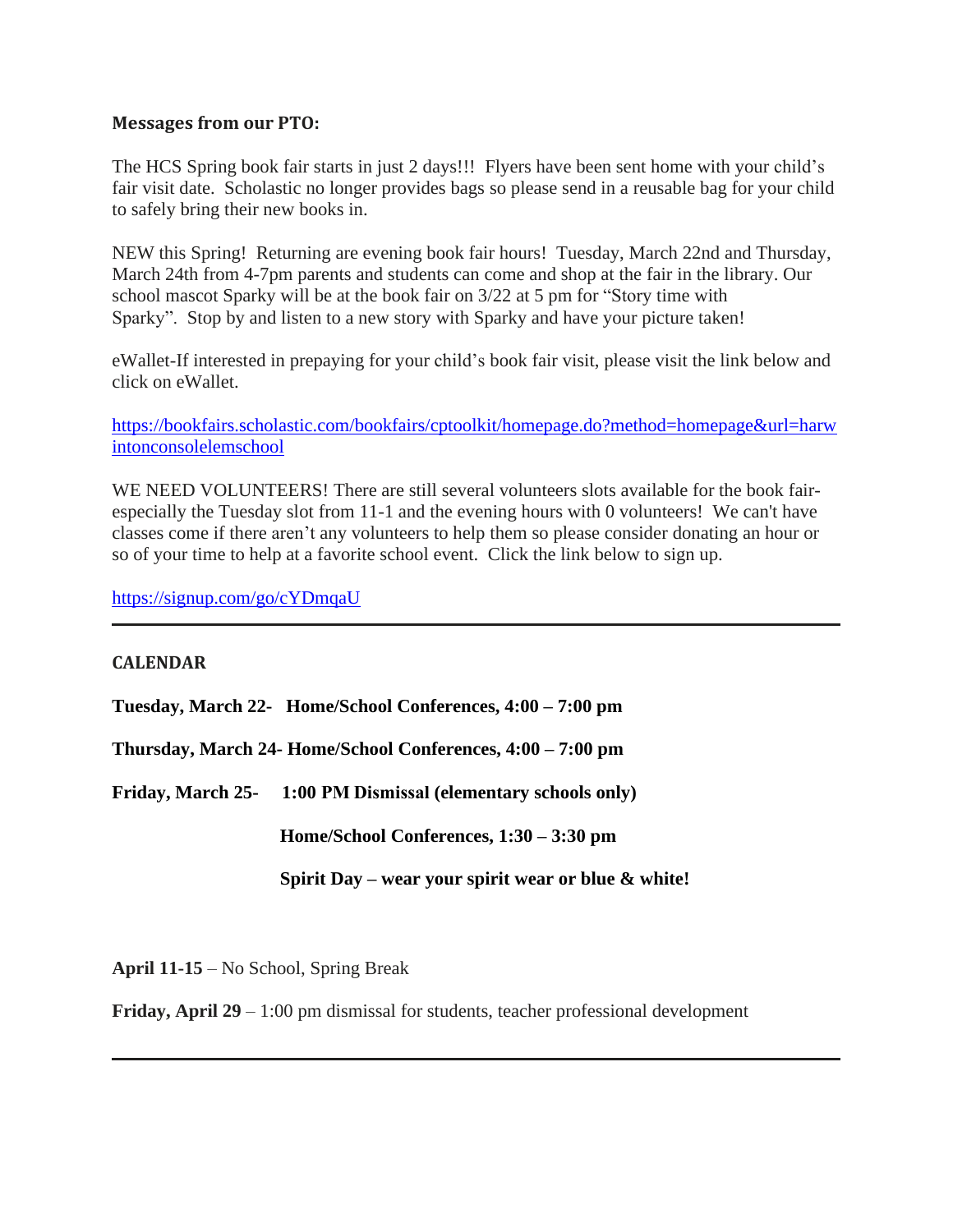### **2022-2023 KINDERGARTEN REGISTRATION**

Do you have a child who is turning 5 in 2022? If so, you have a future HCS kindergartener!

Please share this information with your neighbors/friends that don't currently have children at HCS.  Thank you for helping us get the word out!

Register a Student - Regional School District 10 [\(region10ct.org\)](http://track.spe.schoolmessenger.com/f/a/PR68deyYc1jAWYXZZ_Zkvg~~/AAAAAQA~/RgRkGDy_P4SvBmh0dHA6Ly90cmFjay5zcGUuc2Nob29sbWVzc2VuZ2VyLmNvbS9mL2EvNXF5UmtqU09UQTIwVUg2RThKZlFpd35-L0FBQUFBUUF-L1JnUmtEd0pBUDRTUEJHaDBkSEE2THk5MGNtRmpheTV6Y0dVdWMyTm9iMjlzYldWemMyVnVaMlZ5TG1OdmJTOW1MMkV2VDE5TFdEVkhSRWsyV25OR0xWWnFaRVZwYWpSalFYNS1MMEZCUVVGQlVVRi1MMUpuVW10Q1pGaE9VRFJVTTBGdGFEQmtTRUUyVEhrNU1HTnRSbXBoZVRWNlkwZFZkV015VG05aU1qbHpZbGRXZW1NeVZuVmFNbFo1VEcxT2RtSlRPVzFNTWtWMlRURktSMlJGYUVwVlIyeHNXbTFzYVdWWGVHeFViWEJwWlZSU1NXUXpOUzFNTUVaQ1VWVkdRbFZWUmkxTU1VcHVWVzF3WmxOdVVsQlZSRkpWVWtWR1dHRkVRbXRUUlVVeVZFaHJOVTFIVG5SU2JYQm9aVlJXTmxrd1pGWmtWMDE1VkcwNWFVMXFiSHBaYkdSWFpXMU5lVlp1Vm1GTmJGbzFWRWN4VDJSdFNsUlBWekZOVFd0V01sbHNhRmRYVjA1eFZXeGFVRlpXU2taWFZsWktUV3hSZVUxWVpHcFNSMUY2V2tjMWExTnNiM3BPVXpGTlRVVmFRMVZXVmtkUmJGWldVbWt4VFUxVmNIVldWekYyVGtVeGNsVnNTbFpTUlVwV1YyMHhSMU5XVm5GUmJYQlVVbFJCZVZaRmFISk9WMDE1VW14b1QxZEZjSEZWTUZaM1RXeHdSbHBHWkdoaVZrcEZWR3hrZDJFeFdYaFRiVGxhWldzMWFGbFhkRFJrUmxKMVYyMXNWbVZ0ZERSWFZFbDRUVEZuZUdKR1ZrNVdlbXh5VlRCYVMwMHhhM3BpUmxwc1lrZDRWVlpzYUhOWlYwWlhWbXBXV0dKVVZuSlVWRXBUVGxVMVdXSkhSbGROYkVvelYxZHdTazFIVmtaTlZXaFZZV3RLVGxsc1VuTk9WbVIxWWtaYWJGWnVRbnBWVnpGdllXMUtWMWRxUm1GU1YyaFBXV3RWZUdSR1pIVmlSMFpYVFd4S00xZFljRTlWTWtwSVZHNU9VRll5YUZwVVZFRXdaREZ3UjFwR1RtbFNNSEF4VmxaamVGZHRWbkZTYTJSVlVsWktSMWw2Umtka1JUVlhZVVV4VjJKRmIzaFdiRlp2VkRKSmVWUnVUbWhOTW1oelZtdFdTMUpzY0VkWFZGWlNZbFUxZWxsclpHRlVNa1kyVW01Q1YyRnJOVk5hUlZwWFpGZEtTV0ZHU2s1U00yaEhWbFphVjJKck5VZFhiR3hVVmtWS1VWVnJaRzlTTVZKMFRWVmthbFl4U2pCV01uaHZWRzFGZUZkdVpGVk5Wa3BJVlcweFQxWnNjRWRVYkZwc1lrWndiMVl3VWs5U01VcElWbXRzV0dKR1dtOVpiRlpYVFVaU1YxWnJaRlZXYTNBeFZUSTFWMVl4U2toaFJsSlhZa1paZDFScldsZFNNVkoxVVd4c1RrMVZjSGhXTW5CUFZEQTFWMVZZWkU5V2EwcFBWRmQ0V2sxR2JGaGxSVGxXVWpCYWVsVldVbE5XUlRGeVRsVjRXR0p0ZDNwWmVrSjNaRlpXY1ZadGNGTmxiV014VmtaYVlXRnNUa2hVV0d4VllsUnNjRlJYY0hObGJHeHpWbXR3VkUxWGVIVldiWGhIVkZaV2NtTklRbFZTVmtWNVdsYzFWMVl4VGxkWGJYQnBWa2QzZDFZeWVHcE9WVEZIVW10c1ZHSllhR2hVVnpFMFRXeHNkR05GV210TlYzUTJWbFpvVjJGVk1IZGpTRlpYVFVWYVUxVldWa2RSYkVaV1UyeG9RMDB3TlhGWlZXTTFaRzFLU0UxVlRrUmlWV3hZWlcweGFsbHNiSEpWUldoclVWVndWRkpzYUV0a2JVcFlWb)

## **COVID ATTENDANCE GUIDELINES**

We appreciate everyone's adherence to the guidelines below.  It is essential that students do not come to school if:     

 They have had close contact (at least 15 minutes, within 6 feet) with a person that has tested positive for COVID-19 and are quarantining for the required number of days     

 They, or a member of your household, has been tested for COVID-19 because of symptoms and/or potential exposure and you are awaiting results     

 You screen them in the morning before school and they have any of the symptoms below:      

- **fever of 100.4 or higher**
- **chills**
- **a new cough**
- **difficulty breathing**
- **a sudden loss of taste or smell**
- **shortness of breath**
- **sore throat**
- **congestion**
- **extreme fatigue**

 If your family has traveled, we recommend testing upon returning. Please be vigilant and check for any symptoms daily for 14 days after travel. Even mild symptoms can be the first sign of COVID. If the traveler, family member or student, develops any symptoms, keep all family members home from school until the traveler has been tested.     

In all cases, we ask that you always err on the side of caution. If your child has any signs of illness, please keep them home and contact our school nurse, [hcs.nurse@region10ct.org](mailto:hcs.nurse@region10ct.org) by phone at (860) 485-9029 ext. 12103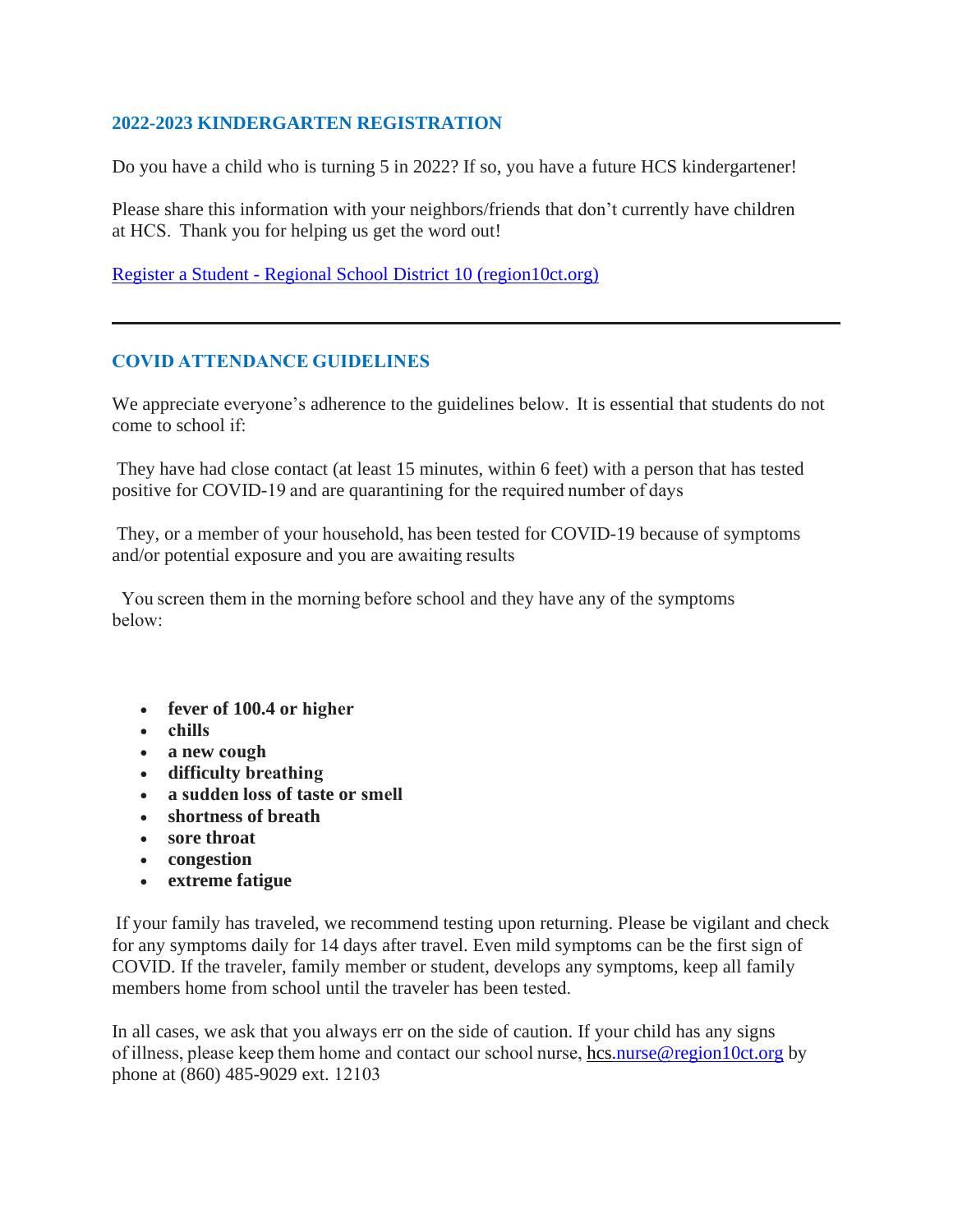A friendly reminder that our school nurse, Kristen Sullivan is out on maternity leave. There will be a substitute nurse covering each day. You can still leave messages for the nurse, and email if needed. If your child will be tardy or absent for any reason, please notify HCS. Please send health-related emails to **[HCS.Nurse@Region10ct.org](mailto:HCS.Nurse@Region10ct.org)**

Follow the HCS PTO on Facebook[! https://www.facebook.com/HCSPTO/](http://track.spe.schoolmessenger.com/f/a/OY2wFfHwzK16upzRs5q_4w~~/AAAAAQA~/RgRkGDy_P4RXBGh0dHA6Ly90cmFjay5zcGUuc2Nob29sbWVzc2VuZ2VyLmNvbS9mL2EvWGctTUxUQm9BQVc0MS1YOXFlOFptQX5-L0FBQUFBUUF-L1JnUmtEd0pBUDRUTEFtaDBkSEE2THk5MGNtRmpheTV6Y0dVdWMyTm9iMjlzYldWemMyVnVaMlZ5TG1OdmJTOW1MMkV2ZFROdFZGSTVVME5NZWt4eldYcG9Rek5TVGtkMFozNS1MMEZCUVVGQlVVRi1MMUpuVW10Q1pGaE9VRFJUYWtGWGFEQmtTRUUyVEhrNU1HTnRSbXBoZVRWNlkwZFZkV015VG05aU1qbHpZbGRXZW1NeVZuVmFNbFo1VEcxT2RtSlRPVzFNTWtWMlYyMXplR0l4VWxGVE1HZzBXVzFvYkZaNmFGTlJXRnBPWkRCR1UyUXpOUzFNTUVaQ1VWVkdRbFZWUmkxTU1VcHVWVzF3WmxOdVVsQlZSRUpWVTBkR1NWVnFRbXBTUnpreVZFUk9VMlZXYkZoVWJrcE5ZbXMxTTFkc1RURmxiR3Q1WVVoYWFVMXVhREJYYkdoUFpXeHdXRTVYTldGWFJXd3hWMVJKTldSRmQzbFhXRnBhVlhwc1JWVXlOWGRrUmxaMVdYcE9UbEpHV2pSVVZWWnZZVmRXU0UxVVdtRldWRkY2V2xaV1QySnRXblZPU0ZwU1ZsVmFRMVZXVmtkVmJFWlpUa2hhVm1KWFVsUlpWbFpIVlcxS2MxSnNSazVTYTFwMVYxWldiMVV3TVVoVWEyeFZWa1p3VGxwV1VuSmxiSEJGVkcxd2ExWnVRakJWYlRGM1dWWlpkMk5FU2xwaGEzQTJXa1phY21WVk9WbFZhekZPVWpKb1JsWnNVa2RSTVZwWFZXcFdVRlp0YUVSVVZFRXhZMVpzVmxsNlZtdGlWWEJKVkZaV1QxSkhTbFpTYldoWFZsUldZVmR0ZUhOVWJVWklZM3BPVTFKc2NGVlZiVEIzWlVkR1NGWnVWbXBTTTJodlZtNXdSMUZzYTNsTlZtUnBZbFZhV1ZReGFGZFViRnBHVTI1R1lWSlZNSGhhUnpGUFpFWndSMkpGVGxKV1ZWcERWVlpXUjFKdFduTlpNR2hxVFdzMWRsbHFTVFZqTWtwV1UxVjBXbUZIU2xCWGJtZ3dZVlpGTkZwRVFrSmlSV3hYV1RJd05XUkdjRmhQVkVKU1UwVndjMWRxU25Oa2JVcHhVbGhrV2sweFJqRlphazVMWW14a1FsVlZSa0pSVlVaRFZuZGtlbGt5YUhaaU1uaDBVV2R3YVVoVk1tbEtSMGxRTFdJeWFsVm9WbmxpTWpGc1lqTlNRV050Vm01aFZ6bDFUVlJDYW1SRE5YWmpiV1JaUWtGQlFVRkJSWDVYQjNOamFHOXZiRzFDQ21JcXdNNHRZaVR6NXI5U0ZYSnZiV1Z2ZEVCeVpXZHBiMjR4TUdOMExtOXlaMWdFQUFBQUFRfn5XB3NjaG9vbG1CCmIqPwk3Ygmn5T9SGWJhbGxlcmluaWFAcmVnaW9uMTBjdC5vcmdYBAAAAAE~) 

Contact Information for HCS Staff:[http://harwinton.region10ct.org/staff\\_e](http://track.spe.schoolmessenger.com/f/a/UFFYwwH5cYlCGRj9LZmzzA~~/AAAAAQA~/RgRkGDy_P4SnBGh0dHA6Ly90cmFjay5zcGUuc2Nob29sbWVzc2VuZ2VyLmNvbS9mL2EvNzNULV9ZNXlSTkc2d1FNT1BIMkpYQX5-L0FBQUFBUUF-L1JnUmtEd0pBUDRRSEEyaDBkSEE2THk5MGNtRmpheTV6Y0dVdWMyTm9iMjlzYldWemMyVnVaMlZ5TG1OdmJTOW1MMkV2U1ZkSGFrOVBYM2RpWm1KRFpDMVFVRll0VjBWc1FYNS1MMEZCUVVGQlVVRi1MMUpuVW10Q1pGaE9VRFJVVUVGWGFEQmtTRUUyVEhrNU1HTnRSbXBoZVRWNlkwZFZkV015VG05aU1qbHpZbGRXZW1NeVZuVmFNbFo1VEcxT2RtSlRPVzFNTWtWMlZrUmFjMDlFV2s1UlYzQkxUbTVrYldOdE5XWlJiVnBZWld3NU1sb3pOUzFNTUVaQ1VWVkdRbFZWUmkxTU1VcHVWVzF3WmxOdVVsQlZSRUpWWW0xR1NWVnFRbXBTUnpreVZFUk9VMlZXYkZoVWJrcE5ZbXMxTTFkc1RURmxiR3Q1WVVoYWFVMXVhREJYYkdoUFpXeHdXRTVYTldGWFJXd3hWMVJKTldSRmQzbFhXRnBhVlhwbmVsUlVSazlSYkVsM1YydDRWMkpzU1hsVk1qRXdWVVphVjJORldtdFNSWEJ0V1ZkNGEySnRXblZPU0ZwU1ZsVmFRMVZXVmtkVmJFWlpUa2hhVm1KWFVsUlpWbFpIVlcxS2MxSnNSazVTYTFWNFYxWldiMVV3TVVoVWExWnBUVEZ3VGxSWE1XOWlNV3Q1VGxkMGFsSXdjREZXVnpWaFlWZEdWVlpxVmxoaVIxSnlXVEJrU21WVk5VbGhSVFZUVFVSU00xWkZZM2RPVjFaWFkwUldVRmRJUW5KVmFrSmhaRVprZEdSNlZtbFNXR2haVkZaa2IyRkdXWHBoUnpGWVZtMU5lRmxVUm01bGJIQklaVVp3YVdFd2NIWldNbkJMVmpKV2MxZHFUbUZUU0VKaFZGY3hiMDFzYkhGVGFsSnJVbXRhZFZrd1pHdFRSMHBHVld4b1ZGSkZjRVpWTVZwM1ZVZFNObEpzV21oU2JrRjNWakZhYjJRd05YTmpSbWhwVTBaS1UxVXdWbmRqTVdSeFUyNU9hMkpWY0hoVmJHaHJWMnN3ZUZKcVJscGhhelZNV1cxNGExRnNWbFpTYTBwU1ZsVmFSRlp1Wkd0bGJHdDVZVWhhYVUxdWFEQlZWMlIzWVZWYWVrNVhOVWhOYTNCRlpVUk9VbEV4Vm05V2JteHBUV3BHYzFscVRsTlJWMDUwVm0wMWFGWjZiREZVVmxKRFlXMVNSRTVZV21waVYxSmFVV3RHUWxGVlJrSlNXRFZZUWpOT2FtRkhPWFppUnpGRFEyMUpaRlJoU1d0WloxODFkbUZPVTBaWVNuWmlWMVoyWkVWQ2VWcFhaSEJpTWpSNFRVZE9NRXh0T1hsYU1XZEZRVUZCUVVGUmZuNVhCM05qYUc5dmJHMUNDbUlxd000dFlpVHo1cjlTRlhKdmJXVnZkRUJ5WldkcGIyNHhNR04wTG05eVoxZ0VBQUFBQVF-flcHc2Nob29sbUIKYio_CTdiCaflP1IZYmFsbGVyaW5pYUByZWdpb24xMGN0Lm9yZ1gEAAAAAQ~~)[mail\\_and\\_webpages](http://track.spe.schoolmessenger.com/f/a/UFFYwwH5cYlCGRj9LZmzzA~~/AAAAAQA~/RgRkGDy_P4SnBGh0dHA6Ly90cmFjay5zcGUuc2Nob29sbWVzc2VuZ2VyLmNvbS9mL2EvNzNULV9ZNXlSTkc2d1FNT1BIMkpYQX5-L0FBQUFBUUF-L1JnUmtEd0pBUDRRSEEyaDBkSEE2THk5MGNtRmpheTV6Y0dVdWMyTm9iMjlzYldWemMyVnVaMlZ5TG1OdmJTOW1MMkV2U1ZkSGFrOVBYM2RpWm1KRFpDMVFVRll0VjBWc1FYNS1MMEZCUVVGQlVVRi1MMUpuVW10Q1pGaE9VRFJVVUVGWGFEQmtTRUUyVEhrNU1HTnRSbXBoZVRWNlkwZFZkV015VG05aU1qbHpZbGRXZW1NeVZuVmFNbFo1VEcxT2RtSlRPVzFNTWtWMlZrUmFjMDlFV2s1UlYzQkxUbTVrYldOdE5XWlJiVnBZWld3NU1sb3pOUzFNTUVaQ1VWVkdRbFZWUmkxTU1VcHVWVzF3WmxOdVVsQlZSRUpWWW0xR1NWVnFRbXBTUnpreVZFUk9VMlZXYkZoVWJrcE5ZbXMxTTFkc1RURmxiR3Q1WVVoYWFVMXVhREJYYkdoUFpXeHdXRTVYTldGWFJXd3hWMVJKTldSRmQzbFhXRnBhVlhwbmVsUlVSazlSYkVsM1YydDRWMkpzU1hsVk1qRXdWVVphVjJORldtdFNSWEJ0V1ZkNGEySnRXblZPU0ZwU1ZsVmFRMVZXVmtkVmJFWlpUa2hhVm1KWFVsUlpWbFpIVlcxS2MxSnNSazVTYTFWNFYxWldiMVV3TVVoVWExWnBUVEZ3VGxSWE1XOWlNV3Q1VGxkMGFsSXdjREZXVnpWaFlWZEdWVlpxVmxoaVIxSnlXVEJrU21WVk5VbGhSVFZUVFVSU00xWkZZM2RPVjFaWFkwUldVRmRJUW5KVmFrSmhaRVprZEdSNlZtbFNXR2haVkZaa2IyRkdXWHBoUnpGWVZtMU5lRmxVUm01bGJIQklaVVp3YVdFd2NIWldNbkJMVmpKV2MxZHFUbUZUU0VKaFZGY3hiMDFzYkhGVGFsSnJVbXRhZFZrd1pHdFRSMHBHVld4b1ZGSkZjRVpWTVZwM1ZVZFNObEpzV21oU2JrRjNWakZhYjJRd05YTmpSbWhwVTBaS1UxVXdWbmRqTVdSeFUyNU9hMkpWY0hoVmJHaHJWMnN3ZUZKcVJscGhhelZNV1cxNGExRnNWbFpTYTBwU1ZsVmFSRlp1Wkd0bGJHdDVZVWhhYVUxdWFEQlZWMlIzWVZWYWVrNVhOVWhOYTNCRlpVUk9VbEV4Vm05V2JteHBUV3BHYzFscVRsTlJWMDUwVm0wMWFGWjZiREZVVmxKRFlXMVNSRTVZV21waVYxSmFVV3RHUWxGVlJrSlNXRFZZUWpOT2FtRkhPWFppUnpGRFEyMUpaRlJoU1d0WloxODFkbUZPVTBaWVNuWmlWMVoyWkVWQ2VWcFhaSEJpTWpSNFRVZE9NRXh0T1hsYU1XZEZRVUZCUVVGUmZuNVhCM05qYUc5dmJHMUNDbUlxd000dFlpVHo1cjlTRlhKdmJXVnZkRUJ5WldkcGIyNHhNR04wTG05eVoxZ0VBQUFBQVF-flcHc2Nob29sbUIKYio_CTdiCaflP1IZYmFsbGVyaW5pYUByZWdpb24xMGN0Lm9yZ1gEAAAAAQ~~) 

**FLYERS:**